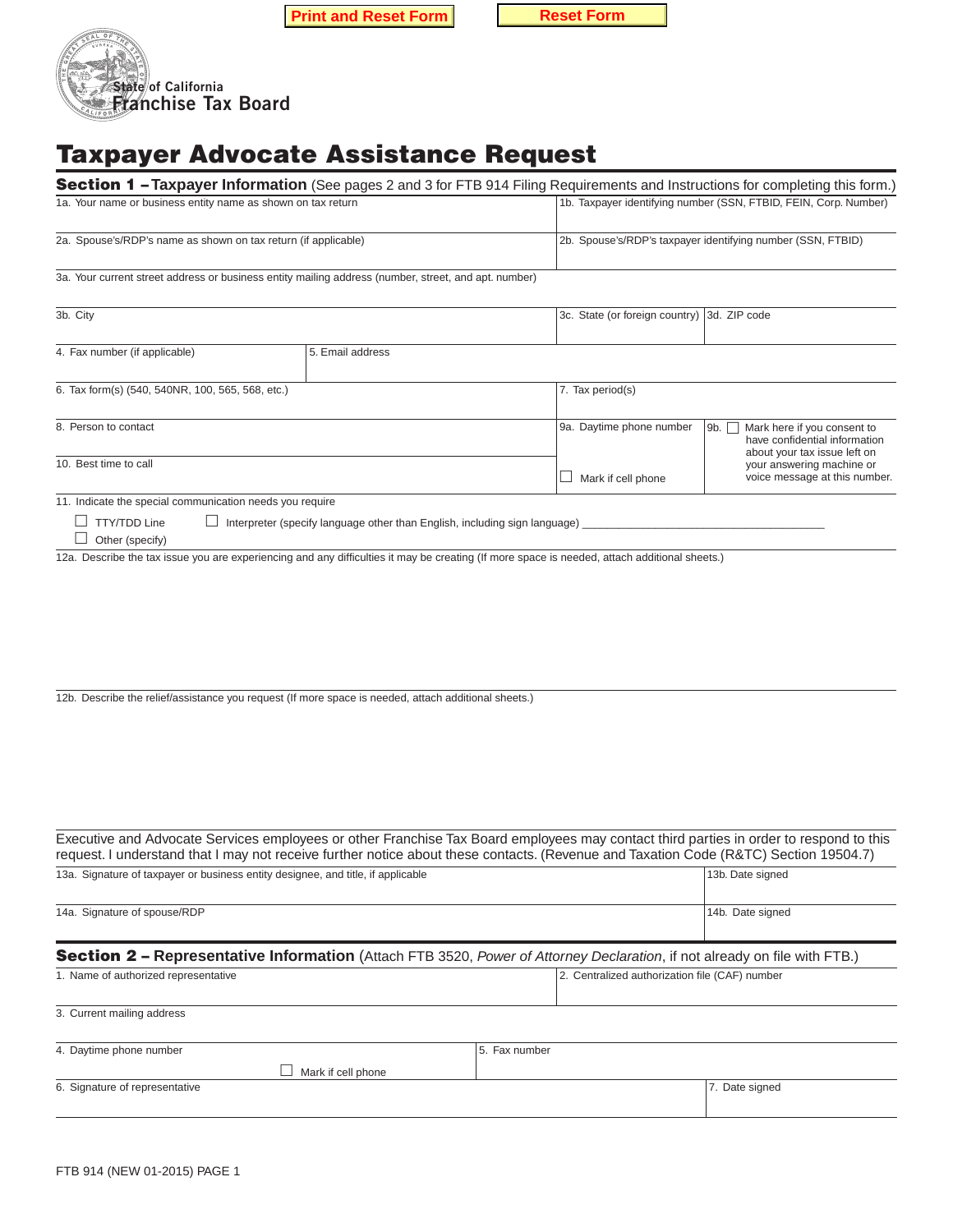- Experience a problem with Franchise Tax Board (FTB) that causes unwarranted financial difficulties for you, that causes unwarranted financial difficulties for you,<br>
your family, or your business.<br>
Face (or your business faces) an immediate threat of and the name of the individual we should contact.<br>
For partnerships corporations
- 
- 

If FTB staff will not help you or will not help you in time 9a. Enter your daytime telephone number, including to avoid harm, you may submit this form. Executive the area code. If this is a cell phone number, mark and Advocate Services (EAS) is the Taxpayers' Rights the box.<br>Advocate's designee to coordinate resolution of taxpayer 9b. If you have an answering machine or voice mail at Advocate's designee to coordinate resolution of taxpayer 9b. If you have an answering machine or voice mail at complaints about this number and you consent to EAS or other FTB complaints and problems, including complaints about this number and you consent to EAS or other FT<br>unsatisfactory treatment by FTB staff. If your problem staff leaving confidential information about your unsatisfactory treatment by FTB staff. If your problem staff leaving confidential information about your<br>is not immediate or if you have been unable to contact that issue at this number, mark the box. You are not is not immediate or if you have been unable to contact this number, mark the box. You are not<br>the appropriate area, EAS staff may refer you to the state obligated to have information about your tax issue the appropriate area, EAS staff may refer you to the appropriate area of the department and facilitate that **left at this number.** If other individuals have access contact. If EAS accepts your case, we may stop certain activities while your request for assistance is pending (for you do not wish for them to receive any confidential example: wage garnishments, bank levies, and lien filings). example: wage garnishments, bank levies, and lien filings). information about information about the box.

EAS or other FTB staff may contact third parties as<br>
necessary to respond to your request, and you may not<br>
receive further notice about these contacts. For more<br>
information, see R&TC Section 19504.7.<br>
The box.<br>
10. Indic

information, see R&TC Section 19504.7.<br>
The Taxpayers' Rights Advocate will not consider frivolous<br>
arguments raised on this form. For more information<br>
about frivolous arguments, go to **ftb.ca.gov** and search<br>
for **frivol** 

- 
- 
- 
- 
- 
- 
- time sensitive. We will not use your email address to discuss the specifics of your case unless we initiate a secure email.
- When to Use this Form 6. Enter the form number of the state tax return or other form that relates to this request. For example,<br>Use this form if you:<br>Experience a problem with Franchise Tax Board (FTB)<br>issue would enter Form 540.
	-
	- Face (or your business faces) an immediate threat of Formations, corporations, trusts, etc., enter adverse action.<br>
	The name of the individual authorized to act on<br>
	Tried repeatedly to contact FTB, but no one the entity's Tried repeatedly to contact FTB, but no one the entity's behalf. If the contact person is not the responded, or FTB has not responded by the date taxpayer or other authorized individual, see the promised.
		-
- contact. If EAS accepts your case, we may stop certain to the answering machine or the voice mail and<br>
activities while your request for assistance is pending (for solution of wish for them to receive any confidential
	-
	-
- Section 1 Instructions the date you first contacted FTB for assistance in<br>resolving your issue.
	-
- Final Territorial Charles to this resolution of the effective and end end end end end end end and the territorial of a sistem of the street of a sistem of the street of a sistem of the territoric and that you believe in th

entity mailing address, including street number and<br>name, city, state, or foreign country, and ZIP code.<br>4. Enter your fax number, including the area code.<br>5. Enter your email address. We will only use this<br>information to